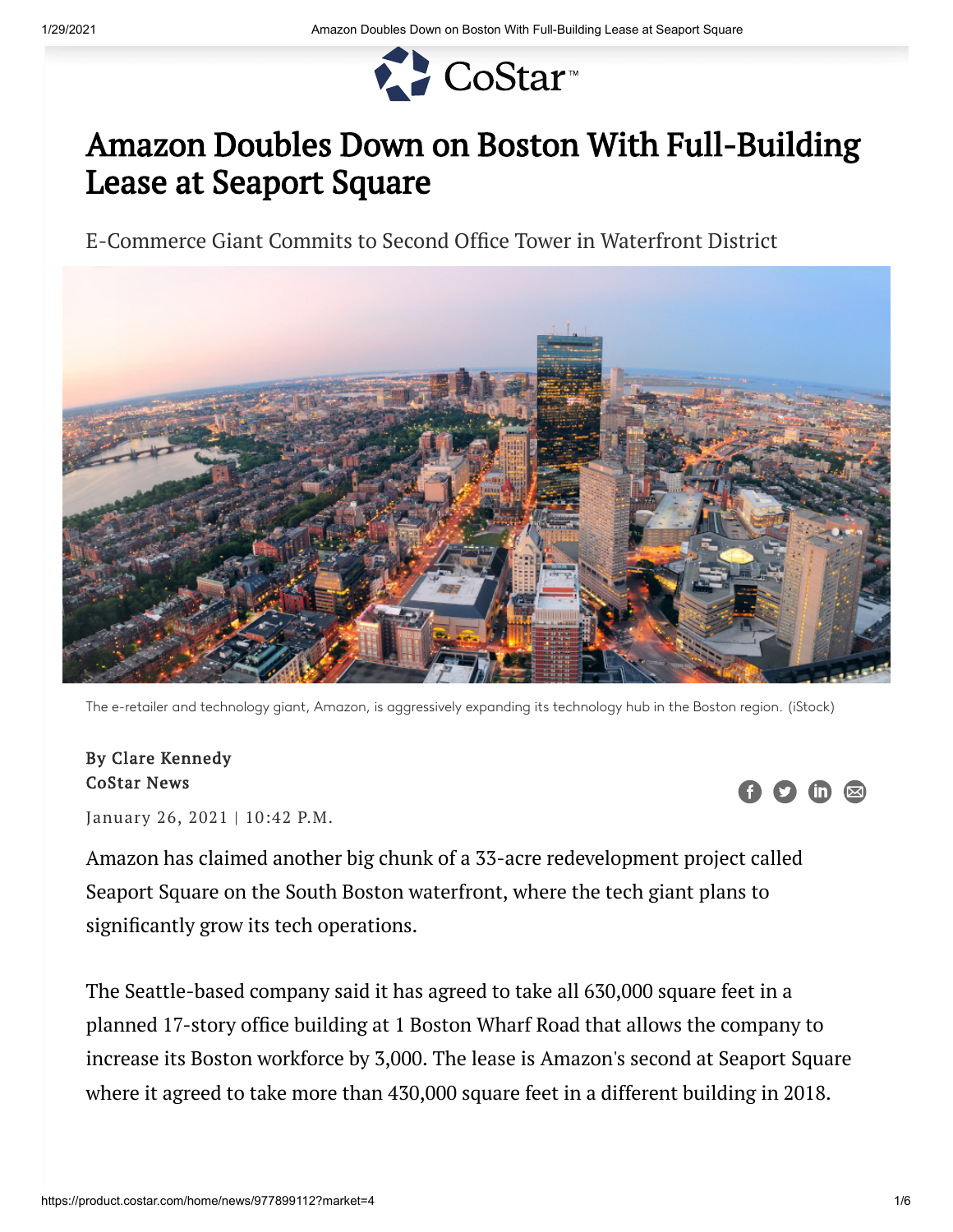Amazon executives said the new Boston building is planned to house both general corporate functions and teams dedicated to developing and refining a variety of technologies, ranging from software development to artificial intelligence to machine learning, as it plans to add more than 3,000 new jobs over the next several years at its Boston tech hub.

"Much of the technology that makes [Amazon's voice-activated virtual assistant] Alexa smarter every day is invented in Boston," Amazon's vice president and head scientist for Alexa, Rohit Prasad, said in the statement. "Our teams here play a key role in driving Amazon's innovations – from Alexa to [web services] to Amazon Pharmacy."

The deal ups the ante on Amazon's already considerable presence in Boston and Massachusetts at large. Its Boston Tech Hub current employs about 3,700 people. Statewide, the company said it has has generated more than 20,000 jobs in its fulfillment operations, retail business, and corporate administration.

On a whole, since 2019 Amazon has been expanding at a rapid-fire clip nearly everywhere, though its expansion has been most intense in the suburbs of Washington D.C. where it is planting its HQ2, its primary logistics hubs in Tennessee, and on its original home turf, the Puget Sound region in Washington state. The company increased its total real estate footprint and headcount by 50% in the first three quarters of its current fiscal year, and now has more than 1 million people on its payroll.

The 1 Boston Wharf tower is planned to include a new performing arts center with a traditional 500-seat theater venue and a 100-seat black box theater as well as a dog park, ground-floor retail, and innovation labs, according to a statement from Amazon.

Construction on the new office building is expected to wrap up in 2024. The statement did not disclose when work on the building may start, and neither Amazon nor the developer immediately responded to a request for more information from CoStar News.

It is just one piece of Seaport Square's sweeping master plan, spearheaded by Bostonbased WS Development, which calls for a total of 7.6 million square feet of new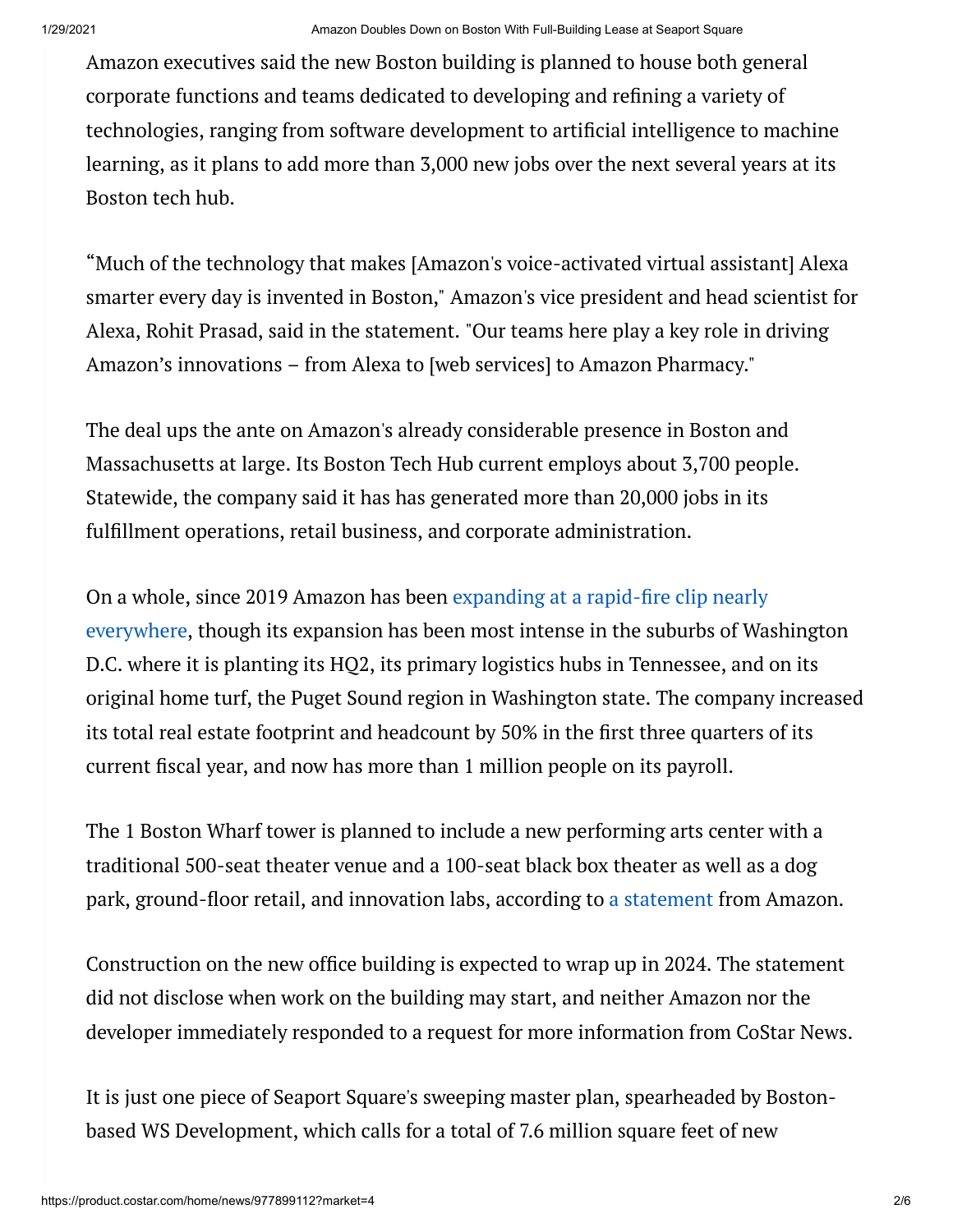commercial real estate. The revitalization scheme includes residential developments, hotels, office, retail, entertainment, civic and cultural buildings, public space and parks.

WS Development describes it as "the single largest active development project in Boston's history."

In 2018, the tech giant signed for 430,000 square feet of office space at Seaport Square's 111 Harbor Way, a 17-story, 525,000-square-foot building that is currently under construction on a lot adjacent to 1 Boston Wharf. WS Development expects to finish up work on that building later this year. Once done, about 2,000 Amazon employees will be based there.

Greater Boston has long been home to one of the most robust life science and medical technology sectors in the U.S., according to a Jan. 15 report from the brokerage CBRE Group, a strength that propelled its office market to unprecedented heights prior to the arrival of the coronavirus pandemic in March 2020.

That portion of Boston's economy actually gained momentum during the outbreak because of new demand for research and development of vaccines and treatments tied to the illness. Over 2020, Boston's life science firms attracted more than \$6.25 billion in venture capital, a record for the region, the report said.

The demand for lab space has been a boon to an otherwise slack market for office space CBRE analysts continued. About 2 million square feet of office inventory is being converted to laboratory space, which will give demand a much needed boost.

The region is also seeing more interest from West Coast-born technology companies like Amazon, which are themselves dipping their toes into medical ventures.

In November 2020, Amazon officially rolled out a company-branded online pharmacy that offers home deliveries of one-time prescriptions as well as medications needed to manage chronic illnesses. Over 2020 it also created its own coronavirus testing labs, intended only for employees so far, and opened a network of in-house medical clinics, again saying that the services were an extension and enhancement of its employee